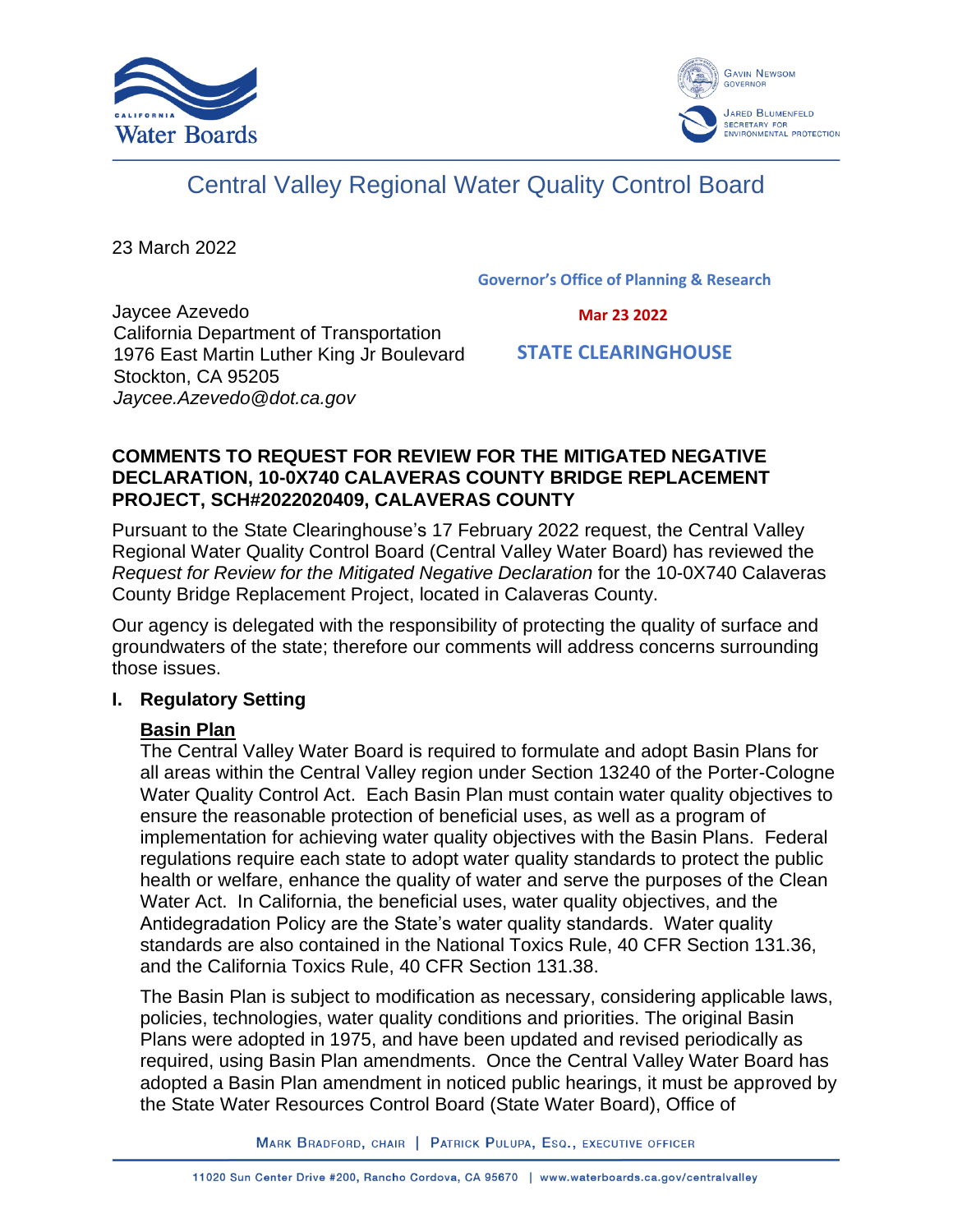Administrative Law (OAL) and in some cases, the United States Environmental Protection Agency (USEPA). Basin Plan amendments only become effective after they have been approved by the OAL and in some cases, the USEPA. Every three (3) years, a review of the Basin Plan is completed that assesses the appropriateness of existing standards and evaluates and prioritizes Basin Planning issues. For more information on the *Water Quality Control Plan for the Sacramento and San Joaquin River Basins*, please visit our website:

[http://www.waterboards.ca.gov/centralvalley/water\\_issues/basin\\_plans/](http://www.waterboards.ca.gov/centralvalley/water_issues/basin_plans/)

#### **Antidegradation Considerations**

All wastewater discharges must comply with the Antidegradation Policy (State Water Board Resolution 68-16) and the Antidegradation Implementation Policy contained in the Basin Plan. The Antidegradation Implementation Policy is available on page 74 at:

#### https://www.waterboards.ca.gov/centralvalley/water\_issues/basin\_plans/sacsjr\_2018 05.pdf

#### In part it states:

*Any discharge of waste to high quality waters must apply best practicable treatment or control not only to prevent a condition of pollution or nuisance from occurring, but also to maintain the highest water quality possible consistent with the maximum benefit to the people of the State.*

*This information must be presented as an analysis of the impacts and potential impacts of the discharge on water quality, as measured by background concentrations and applicable water quality objectives.*

The antidegradation analysis is a mandatory element in the National Pollutant Discharge Elimination System and land discharge Waste Discharge Requirements (WDRs) permitting processes. The environmental review document should evaluate potential impacts to both surface and groundwater quality.

### **II. Permitting Requirements**

### **Construction Storm Water General Permit**

Dischargers whose project disturb one or more acres of soil or where projects disturb less than one acre but are part of a larger common plan of development that in total disturbs one or more acres, are required to obtain coverage under the General Permit for Storm Water Discharges Associated with Construction and Land Disturbance Activities (Construction General Permit), Construction General Permit Order No. 2009-0009-DWQ. Construction activity subject to this permit includes clearing, grading, grubbing, disturbances to the ground, such as stockpiling, or excavation, but does not include regular maintenance activities performed to restore the original line, grade, or capacity of the facility. The Construction General Permit requires the development and implementation of a Storm Water Pollution Prevention Plan (SWPPP). For more information on the Construction General Permit, visit the State Water Resources Control Board website at: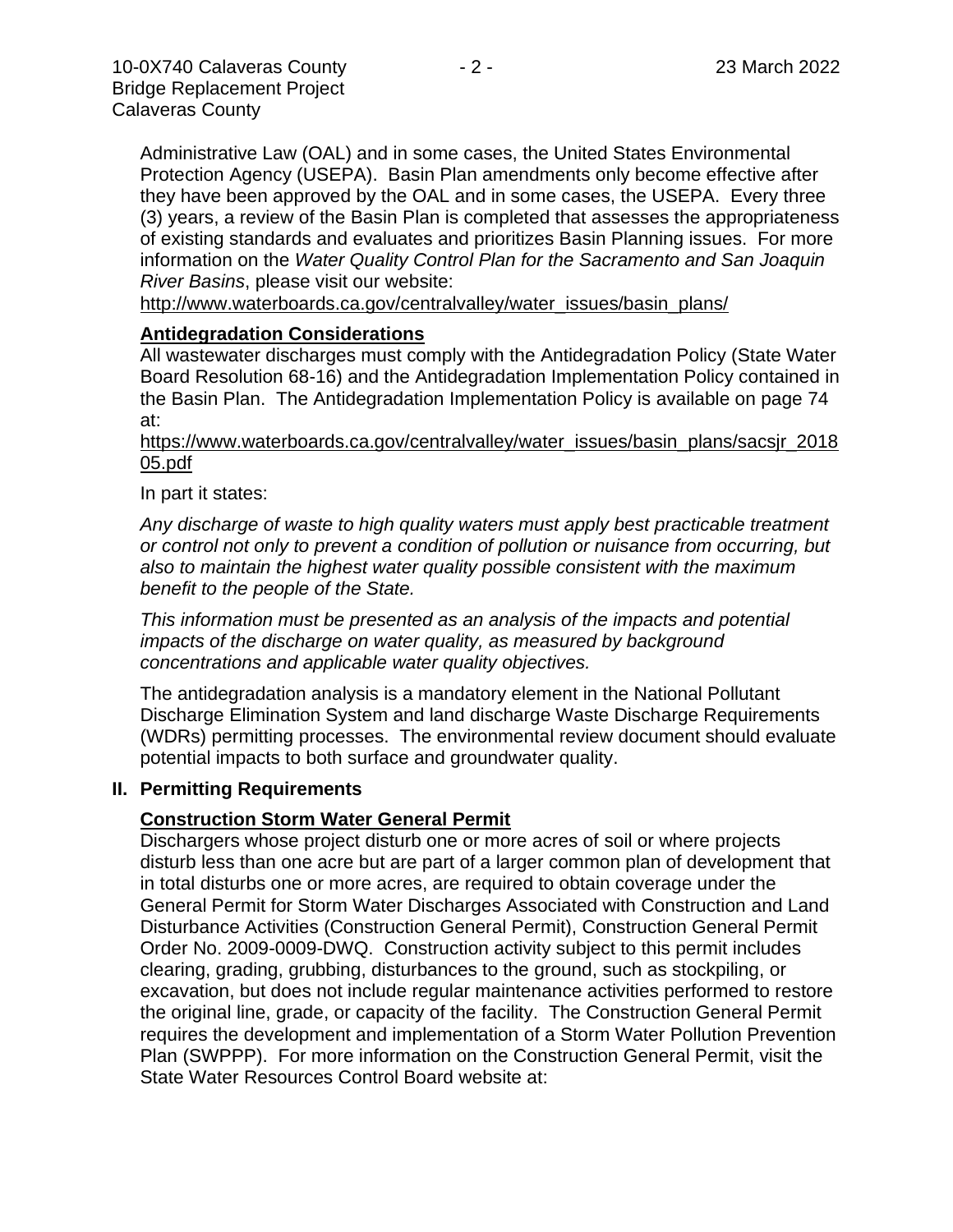[http://www.waterboards.ca.gov/water\\_issues/programs/stormwater/constpermits.sht](http://www.waterboards.ca.gov/water_issues/programs/stormwater/constpermits.shtml) [ml](http://www.waterboards.ca.gov/water_issues/programs/stormwater/constpermits.shtml)

### **Phase I and II Municipal Separate Storm Sewer System (MS4) Permits<sup>1</sup>**

The Phase I and II MS4 permits require the Permittees reduce pollutants and runoff flows from new development and redevelopment using Best Management Practices (BMPs) to the maximum extent practicable (MEP). MS4 Permittees have their own development standards, also known as Low Impact Development (LID)/postconstruction standards that include a hydromodification component. The MS4 permits also require specific design concepts for LID/post-construction BMPs in the early stages of a project during the entitlement and CEQA process and the development plan review process.

For more information on which Phase I MS4 Permit this project applies to, visit the Central Valley Water Board website at:

http://www.waterboards.ca.gov/centralvalley/water\_issues/storm\_water/municipal\_p ermits/

For more information on the Phase II MS4 permit and who it applies to, visit the State Water Resources Control Board at:

http://www.waterboards.ca.gov/water\_issues/programs/stormwater/phase\_ii\_munici pal.shtml

#### **Industrial Storm Water General Permit**

Storm water discharges associated with industrial sites must comply with the regulations contained in the Industrial Storm Water General Permit Order No. 2014- 0057-DWQ. For more information on the Industrial Storm Water General Permit, visit the Central Valley Water Board website at:

http://www.waterboards.ca.gov/centralvalley/water\_issues/storm\_water/industrial\_ge neral\_permits/index.shtml

#### **Clean Water Act Section 404 Permit**

If the project will involve the discharge of dredged or fill material in navigable waters or wetlands, a permit pursuant to Section 404 of the Clean Water Act may be needed from the United States Army Corps of Engineers (USACE). If a Section 404 permit is required by the USACE, the Central Valley Water Board will review the permit application to ensure that discharge will not violate water quality standards. If the project requires surface water drainage realignment, the applicant is advised to contact the Department of Fish and Game for information on Streambed Alteration Permit requirements. If you have any questions regarding the Clean Water Act

<sup>&</sup>lt;sup>1</sup> Municipal Permits = The Phase I Municipal Separate Storm Water System (MS4) Permit covers medium sized Municipalities (serving between 100,000 and 250,000 people) and large sized municipalities (serving over 250,000 people). The Phase II MS4 provides coverage for small municipalities, including non-traditional Small MS4s, which include military bases, public campuses, prisons and hospitals.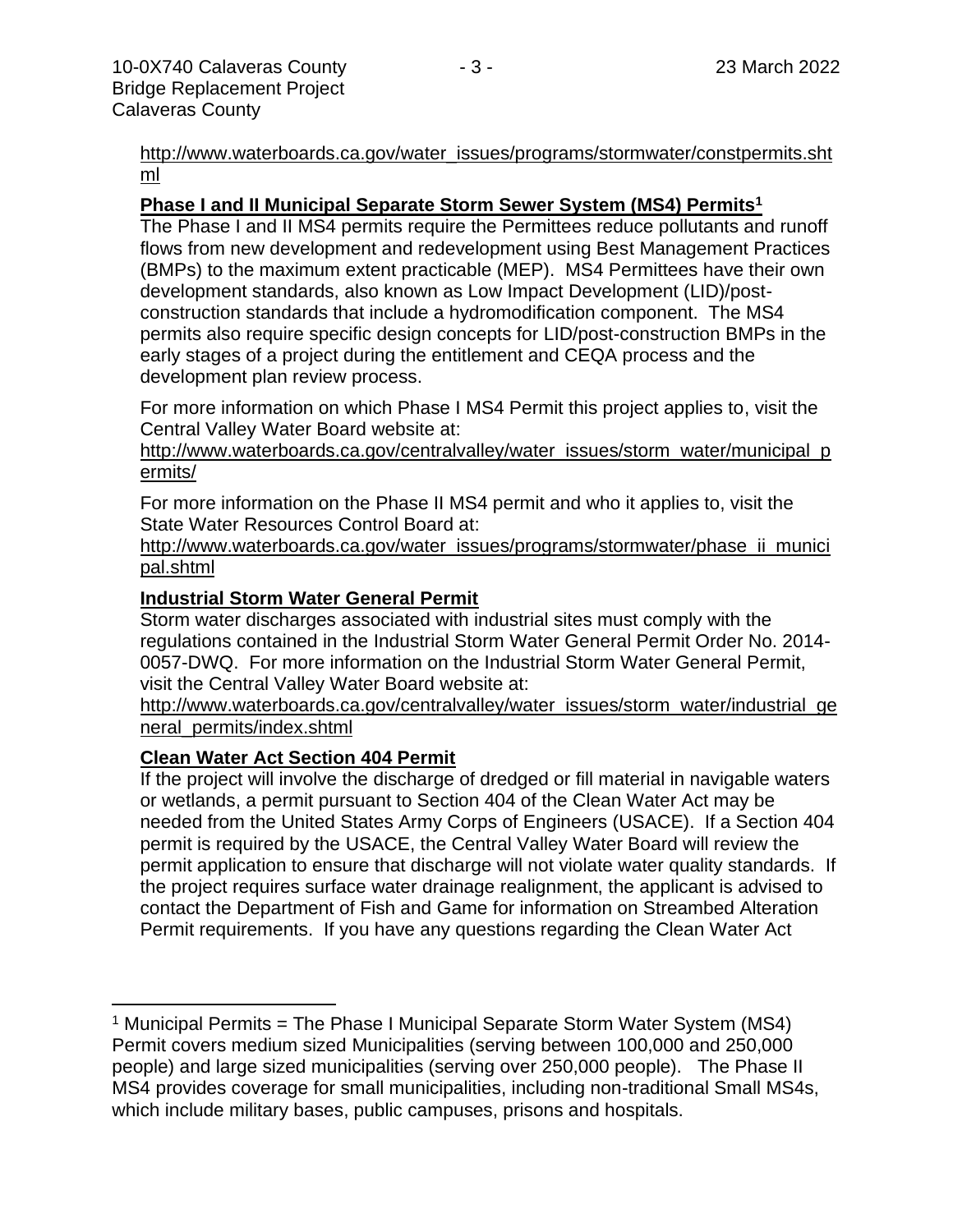Section 404 permits, please contact the Regulatory Division of the Sacramento District of USACE at (916) 557-5250.

#### **Clean Water Act Section 401 Permit – Water Quality Certification**

If an USACE permit (e.g., Non-Reporting Nationwide Permit, Nationwide Permit, Letter of Permission, Individual Permit, Regional General Permit, Programmatic General Permit), or any other federal permit (e.g., Section 10 of the Rivers and Harbors Act or Section 9 from the United States Coast Guard), is required for this project due to the disturbance of waters of the United States (such as streams and wetlands), then a Water Quality Certification must be obtained from the Central Valley Water Board prior to initiation of project activities. There are no waivers for 401 Water Quality Certifications. For more information on the Water Quality Certification, visit the Central Valley Water Board website at:

https://www.waterboards.ca.gov/centralvalley/water\_issues/water\_quality\_certificatio n/

#### **Waste Discharge Requirements – Discharges to Waters of the State**

If USACE determines that only non-jurisdictional waters of the State (i.e., "nonfederal" waters of the State) are present in the proposed project area, the proposed project may require a Waste Discharge Requirement (WDR) permit to be issued by Central Valley Water Board. Under the California Porter-Cologne Water Quality Control Act, discharges to all waters of the State, including all wetlands and other waters of the State including, but not limited to, isolated wetlands, are subject to State regulation. For more information on the Waste Discharges to Surface Water NPDES Program and WDR processes, visit the Central Valley Water Board website at:https://www.waterboards.ca.gov/centralvalley/water\_issues/waste\_to\_surface\_wat er/

Projects involving excavation or fill activities impacting less than 0.2 acre or 400 linear feet of non-jurisdictional waters of the state and projects involving dredging activities impacting less than 50 cubic yards of non-jurisdictional waters of the state may be eligible for coverage under the State Water Resources Control Board Water Quality Order No. 2004-0004-DWQ (General Order 2004-0004). For more information on the General Order 2004-0004, visit the State Water Resources Control Board website at:

https://www.waterboards.ca.gov/board\_decisions/adopted\_orders/water\_quality/200 4/wqo/wqo2004-0004.pdf

#### **Dewatering Permit**

If the proposed project includes construction or groundwater dewatering to be discharged to land, the proponent may apply for coverage under State Water Board General Water Quality Order (Low Threat General Order) 2003-0003 or the Central Valley Water Board's Waiver of Report of Waste Discharge and Waste Discharge Requirements (Low Threat Waiver) R5-2018-0085. Small temporary construction dewatering projects are projects that discharge groundwater to land from excavation activities or dewatering of underground utility vaults. Dischargers seeking coverage